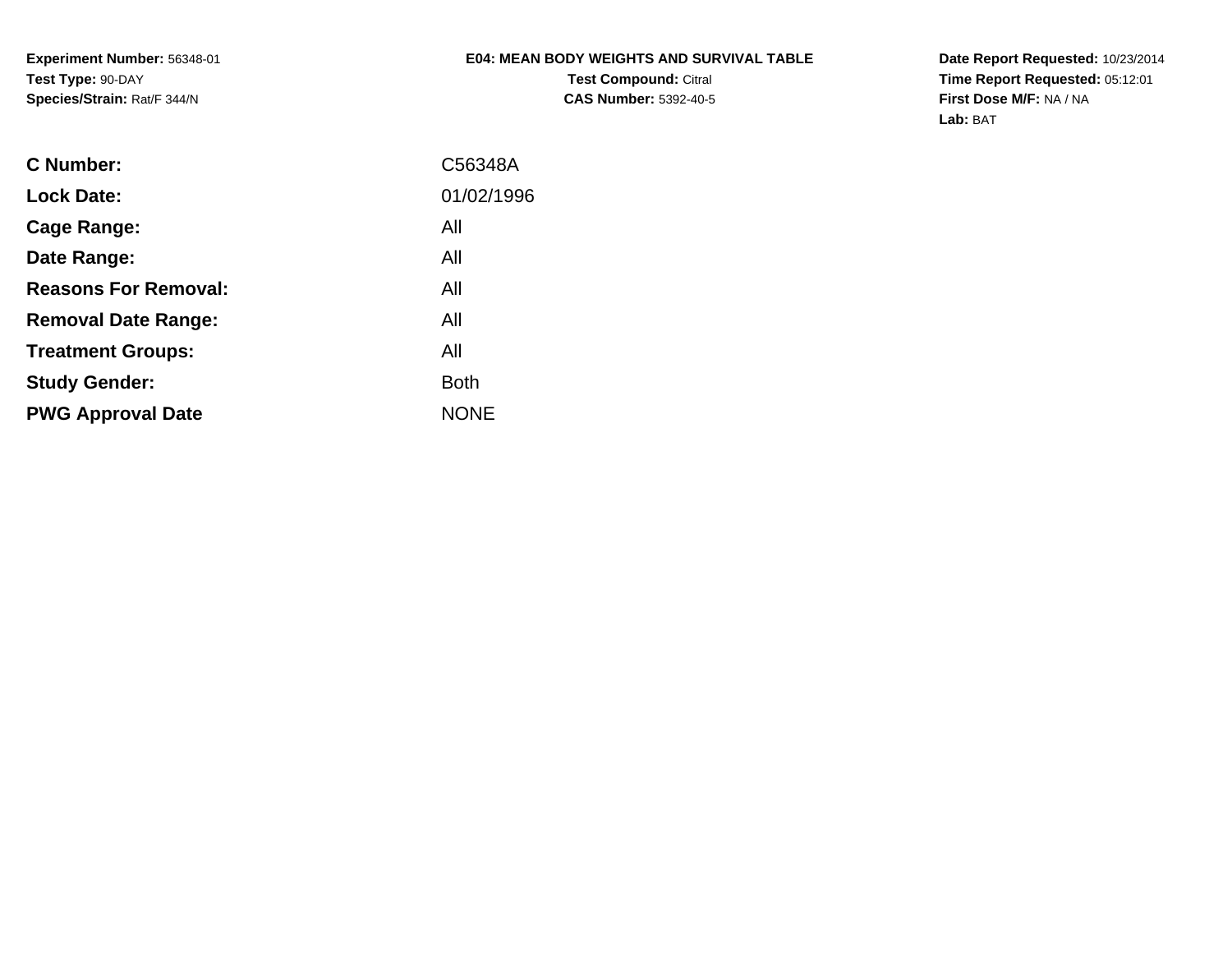## **E04: MEAN BODY WEIGHTS AND SURVIVAL TABLETest Compound:** Citral **CAS Number:** 5392-40-5

**Date Report Requested:** 10/23/2014**Time Report Requested:** 05:12:01**First Dose M/F:** NA / NA**Lab:** BAT

#### **MALE**

| <b>DAY</b><br>WT(g) |       | <b>UNTREAT</b> |       | <b>VEHICLE CONTROL</b> |       | 3900 PPM    |    |       | <b>7800 PPM</b> |    |       | 15600 PPM |          |  |
|---------------------|-------|----------------|-------|------------------------|-------|-------------|----|-------|-----------------|----|-------|-----------|----------|--|
|                     |       | N              | WT(g) | N                      | WT(g) | % OF CNTL N |    | WT(g) | % OF CNTL N     |    | WT(g) | % OF CNTL | <b>N</b> |  |
|                     | 81.0  | 10             | 81.0  | 10                     | 80.2  | 99.0        | 10 | 83.9  | 103.5           | 10 | 83.9  | 103.6     | 10       |  |
| 8                   | 114.8 | 10             | 113.0 | 10                     | 104.8 | 92.0        | 10 | 100.7 | 88.4            | 10 | 85.2  | 74.8      | 10       |  |
| 15                  | 153.4 | 10             | 149.3 | 10                     | 140.1 | 92.6        | 10 | 132.2 | 87.4            | 10 | 104.1 | 68.8      | 10       |  |
| 22                  | 192.1 | 10             | 187.9 | 10                     | 178.0 | 93.7        | 10 | 163.6 | 86.1            | 10 | 131.2 | 69.1      | 10       |  |
| 29                  | 225.9 | 10             | 221.5 | 10                     | 209.4 | 93.6        | 10 | 194.3 | 86.9            | 10 | 153.7 | 68.7      | 10       |  |
| 36                  | 246.7 | 10             | 243.7 | 10                     | 230.9 | 94.2        | 10 | 212.8 | 86.8            | 10 | 167.2 | 68.2      | 10       |  |
| 43                  | 264.0 | 10             | 265.0 | 10                     | 251.0 | 94.9        | 10 | 226.4 | 85.6            | 10 | 182.7 | 69.1      | 10       |  |
| 50                  | 280.8 | 10             | 280.4 | 10                     | 265.7 | 94.7        | 10 | 240.5 | 85.7            | 10 | 202.1 | 72.0      | 10       |  |
| 57                  | 294.5 | 10             | 294.8 | 10                     | 278.9 | 94.6        | 10 | 252.0 | 85.5            | 10 | 209.4 | 71.1      | 10       |  |
| 64                  | 307.8 | 10             | 306.5 | 10                     | 286.6 | 93.3        | 10 | 263.0 | 85.6            | 10 | 215.4 | 70.1      | 10       |  |
| 71                  | 317.4 | 10             | 316.7 | 10                     | 297.8 | 93.9        | 10 | 275.5 | 86.9            | 10 | 232.5 | 73.3      | 10       |  |
| 78                  | 326.8 | 10             | 325.7 | 10                     | 307.9 | 94.4        | 10 | 285.0 | 87.4            | 10 | 240.0 | 73.6      | 10       |  |
| 85                  | 336.6 | 10             | 336.3 | 10                     | 318.3 | 94.6        | 10 | 292.1 | 86.8            | 10 | 246.5 | 73.2      | 10       |  |
| TERM<br><b>SAC</b>  | 340.2 | 10             | 346.9 | 10                     | 329.8 | 96.0        | 10 | 303.5 | 88.3            | 10 | 258.2 | 75.2      | 10       |  |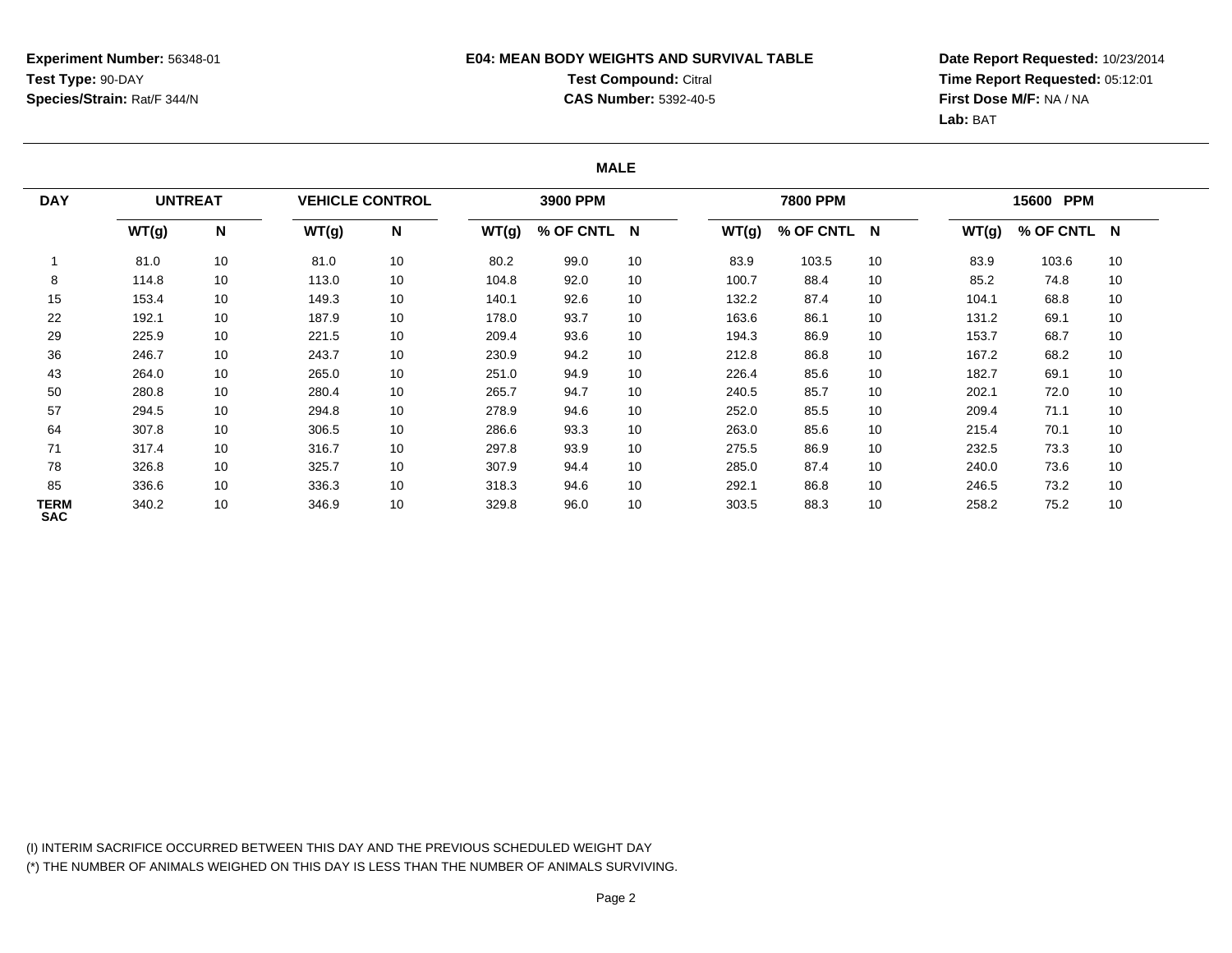#### **E04: MEAN BODY WEIGHTS AND SURVIVAL TABLE**

**Test Compound:** Citral **CAS Number:** 5392-40-5

**Date Report Requested:** 10/23/2014**Time Report Requested:** 05:12:01**First Dose M/F:** NA / NA**Lab:** BAT

| <b>DAY</b>          | 31300 PPM |                   |    |  |
|---------------------|-----------|-------------------|----|--|
|                     |           | WT(g) % OF CNTL N |    |  |
| $\mathbf 1$         | 80.5      | 99.3              | 10 |  |
| 8                   | 61.1      | 53.6              | 10 |  |
| 15                  |           |                   |    |  |
| 22                  |           |                   |    |  |
| 29                  |           |                   |    |  |
| $36\,$              |           |                   |    |  |
| 43                  |           |                   |    |  |
| 50                  |           |                   |    |  |
| 57                  |           |                   |    |  |
| 64                  |           |                   |    |  |
| $71$                |           |                   |    |  |
| 78                  |           |                   |    |  |
| 85                  |           |                   |    |  |
| <b>TERM<br/>SAC</b> |           |                   |    |  |
|                     |           |                   |    |  |

\*\*\*END OF MALE DATA\*\*\*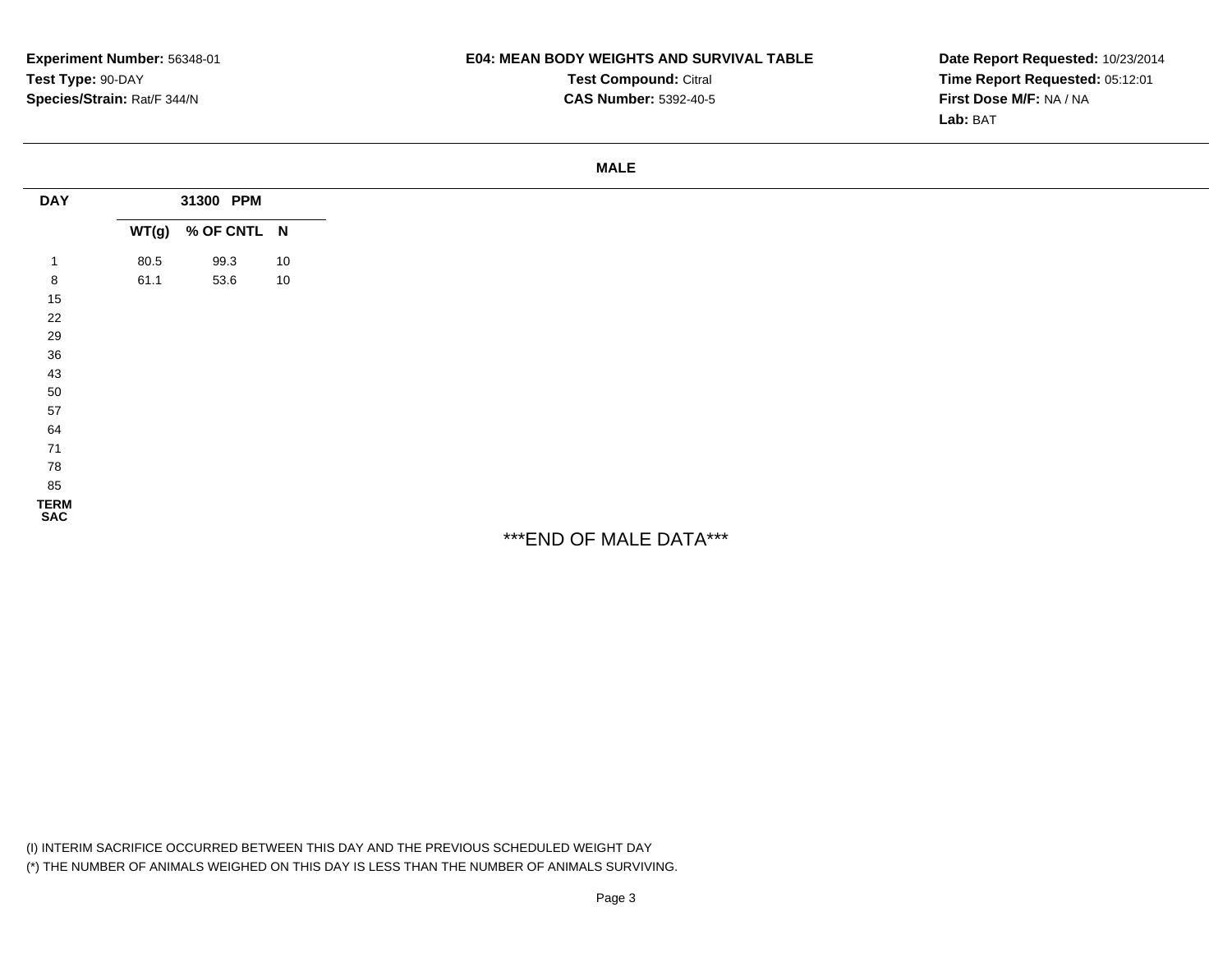## **E04: MEAN BODY WEIGHTS AND SURVIVAL TABLETest Compound:** Citral **CAS Number:** 5392-40-5

**Date Report Requested:** 10/23/2014**Time Report Requested:** 05:12:01**First Dose M/F:** NA / NA**Lab:** BAT

#### **FEMALE**

| <b>DAY</b><br>WT(g)       | <b>UNTREAT</b> |    | <b>VEHICLE CONTROL</b> |    |       | 3900 PPM    |    |       | <b>7800 PPM</b> |    |       | 15600 PPM |          |  |
|---------------------------|----------------|----|------------------------|----|-------|-------------|----|-------|-----------------|----|-------|-----------|----------|--|
|                           |                | N  | WT(g)                  | N  | WT(g) | % OF CNTL N |    | WT(g) | % OF CNTL N     |    | WT(g) | % OF CNTL | <b>N</b> |  |
|                           | 83.7           | 10 | 81.8                   | 10 | 79.4  | 95.9        | 10 | 84.1  | 101.6           | 10 | 84.3  | 101.9     | 10       |  |
| 8                         | 103.5          | 10 | 102.5                  | 10 | 94.6  | 91.9        | 10 | 95.8  | 93.0            | 10 | 83.1  | 80.7      | 10       |  |
| 15                        | 127.4          | 10 | 123.0                  | 10 | 116.8 | 93.3        | 10 | 116.8 | 93.3            | 10 | 100.1 | 79.9      | 10       |  |
| 22                        | 141.8          | 10 | 137.7                  | 10 | 129.3 | 92.5        | 10 | 131.6 | 94.1            | 10 | 115.4 | 82.5      | 10       |  |
| 29                        | 156.6          | 10 | 149.7                  | 10 | 141.3 | 92.3        | 10 | 144.7 | 94.5            | 10 | 127.1 | 83.0      | 10       |  |
| 36                        | 163.3          | 10 | 158.8                  | 10 | 148.9 | 92.5        | 10 | 151.4 | 94.0            | 10 | 134.8 | 83.7      | 10       |  |
| 43                        | 171.4          | 10 | 164.4                  | 10 | 157.5 | 93.8        | 10 | 158.3 | 94.3            | 10 | 143.5 | 85.4      | 10       |  |
| 50                        | 176.5          | 10 | 170.9                  | 10 | 163.1 | 93.9        | 10 | 162.6 | 93.6            | 10 | 146.3 | 84.2      | 10       |  |
| 57                        | 181.1          | 10 | 173.0                  | 10 | 165.6 | 93.5        | 10 | 167.8 | 94.8            | 10 | 150.2 | 84.9      | 10       |  |
| 64                        | 187.0          | 10 | 175.5                  | 10 | 170.0 | 93.8        | 10 | 171.2 | 94.5            | 10 | 155.6 | 85.9      | 10       |  |
| 71                        | 191.8          | 10 | 181.8                  | 10 | 172.0 | 92.1        | 10 | 175.6 | 94.0            | 10 | 159.8 | 85.5      | 10       |  |
| 78                        | 195.5          | 10 | 184.8                  | 10 | 176.0 | 92.5        | 10 | 179.4 | 94.3            | 10 | 162.9 | 85.7      | 10       |  |
| 85                        | 199.9          | 10 | 189.5                  | 10 | 180.2 | 92.6        | 10 | 181.2 | 93.1            | 10 | 166.1 | 85.3      | 10       |  |
| <b>TERM</b><br><b>SAC</b> | 203.9          | 10 | 193.8                  | 10 | 182.0 | 91.5        | 10 | 188.0 | 94.5            | 10 | 169.8 | 85.4      | 10       |  |